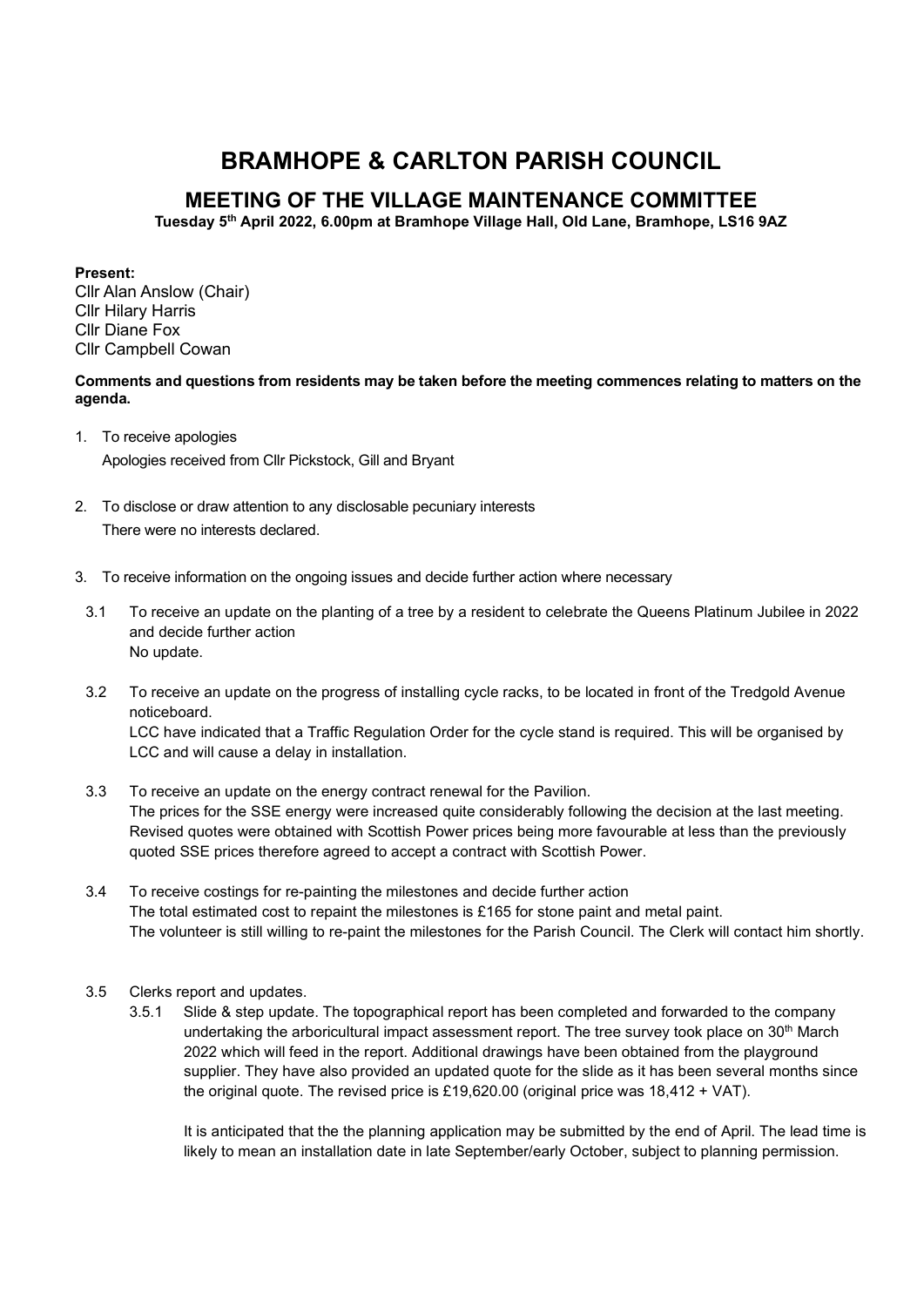- 3.5.2 The new trees have been planted on Jubilee Copse. Bramhope in Bloom asked if they could plant some tete a tete around the base of the new trees. This was agreed.
- 3.5.3 There is an ongoing issue with the rubbish bins at the cemetery not being emptied. The Clerk and Cllr Flynn are trying to resolve the matter with Leeds City Council.
- 3.5.4 The bench for the dementia friendly area is ready for delivery. Delivery will take place towards the end of April. The Clerk may need some assistance when it is delivered to move the bench into position. The plaque for the bench is on order.
- 3.5.5 The signage for the Queens canopy has been received. It was agreed that the village caretaker will fix the sign to a more substantial post than the one provided.
- 3.5.6 An application to lease one of the benches at the cemetery with a memorial plaque has been received and actioned.
- 4 To receive a report on additional work completed since February 2021

Concrete base for bench for dementia friendly area, cut back hedge at car park, additional hooks on the wall at the memorial garden, clear debris from the culvert on Jubilee Copse, painted cycling signpost at Meadow End ginnel, removing rubbish from cemetery, removing electrical item from village car park, playground surfacing repairs, cleaning of the multi-play unit at the playground.

5 To receive a report from BiB

BiB will be holding a coffee morning on Saturday 9<sup>th</sup> April, 10am to 12pm at the Village Hall.

The Duke of Edinburgh volunteers have weeded the area around the war memorial at the Recreation Ground in preparation for sewing some poppy seeds.

Ladies from a Bramhope craft group and the W I are making medallions in purple and white representing the Queen's Jubilee coronation in June 1952, which will be placed on the backs of benches, at the Memorial Garden.

Summer bedding plants in red, white and blue will be planted mid May. The hayracks at the Cross will be in purple and white/silver plants.

The litter pick on 26th was a great success. Bramhope in Bloom hope to do another one the week after the Queens Jubilee as there may be more litter from street parties.

A member of Bramhope in Bloom, has painted the bench at the end of Breary Lane East. Having checked other benches there are several that need refurbishment. Bramhope in Bloom volunteers may refurbish others. A list of benches for refurbishment will be supplied by Bramhope in Bloom. Only benches that have been previously painted will be refurbished to reduce the ongoing maintenance.

Bramhope in Bloom are reviewing their barrels and some will be replaced or refurbished before the summer bedding arrives.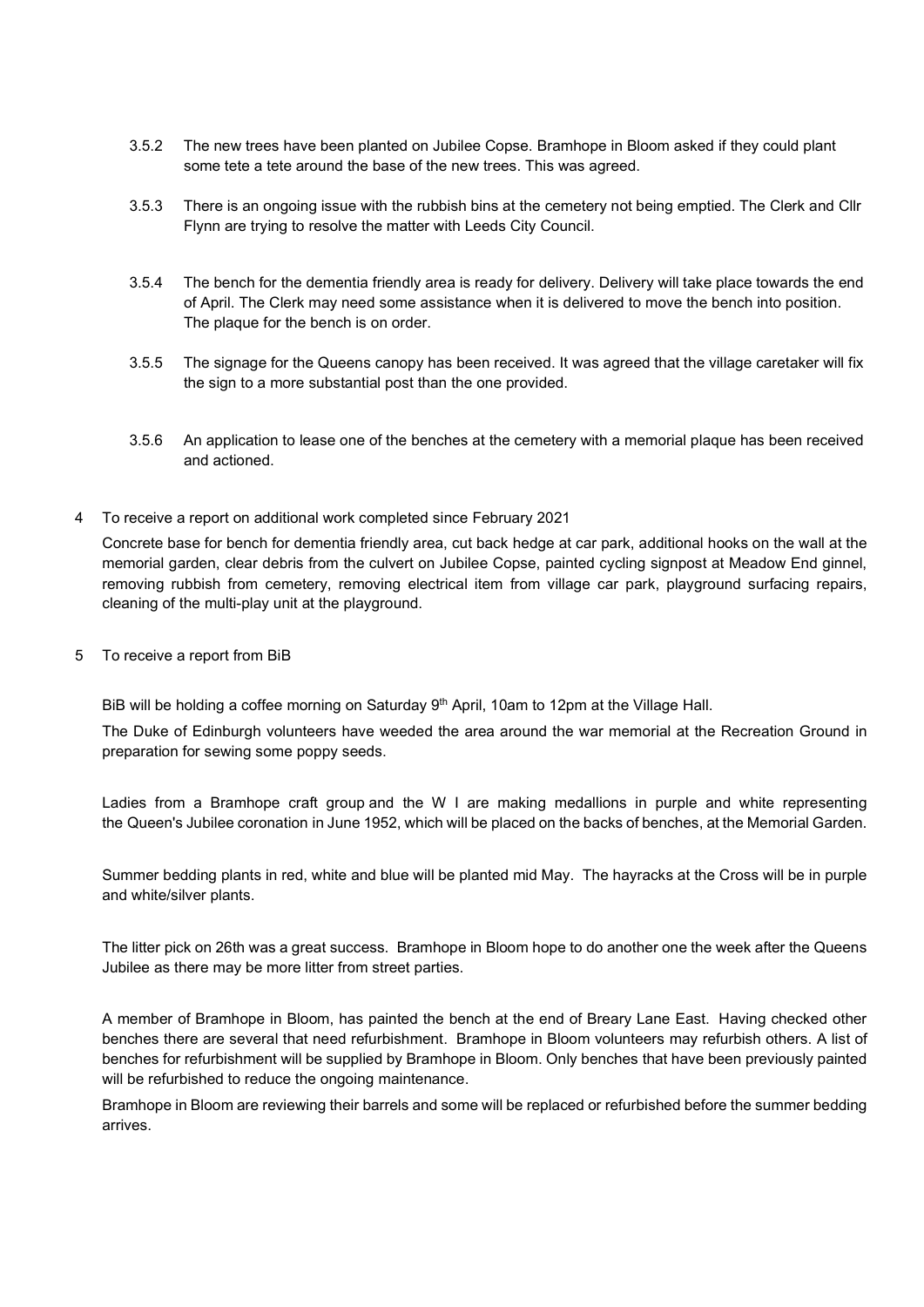6 To receive information regarding Legionella Awareness training and recommendations for future monitoring and decide further action

The Clerk has attended a second training event which has highlighted some areas which need addressing in terms of reducing the risk of Legionella at the pavilion.

It was agreed that the Clerk will seek quotes from local suppliers to undertake a quarterly check at the pavilion, including descaling and disinfecting shower heads/taps etc and annual cold water tank inspection.

A legionella management document also needs to be produced and the duty holder (Clerk) formally recorded.

7 To receive information and discuss repairs to the playground surfacing and decide further action

A discussion took place regarding replacing the playground surfacing and quotes received. It was agreed that a recommendation be made to Full Council to accept quote 1. In addition a replacement spire net to be discussed at Full Council.

The Clerk will also obtain a quote for a new basket swing.

8 To receive an update regarding the Pavilion project.

Awaiting the outcome of the planning application. There has been some correspondence between the architect and LCC.

9 To receive information regarding the cost of repair to the footpath between Southfield and The Birches and to reduce the height of the kerb and decide further action

A quote for a new flat kerb and to replace the tarmac between the fencing and the kerb has been obtained from Dalesway. Cost £1,900 + VAT

It was PROPOSED by Cllr Harris, SECONDED by Cllr Cowan and Agreed by ALL that the quote from Dalesway be accepted.

10 To receive an update on the no cycling signs on the ginnel entrance at Meadow End and decide further action

The village caretaker has inspected the sign at the Meadow End of the ginnel. It has rusted through in some places. The post has been rubbed down and painted to improve its appearance. The Clerk has written to LCC to ask if the post could be replaced. No response has been received to date.

11 To discuss the frequency of tree inspection reports and decide further action.

Trees were last inspected in November 2020. The Parish Councils tree consultant has recommended re-inspection every 2.5 years, therefore the next inspection would be due in Spring 2023. It was AGREED by ALL that the frequency of 2.5 years for re-inspection be adopted. Any issues arising in the interim period will be addressed individually.

12 To discuss grass cutting around the new hazel trees and decide further action

A discussion took place regarding mowing around the new hazel trees and willow trees on Jubilee Copse. It was agreed that reduce the risk of damage to the tress the village caretaker take on the responsibility of mowing the grass in those areas.

It was agreed by all that VMC will recommend to Full Council that a mower which mulches the cuttings be purchased at a cost of £569 + £129 for a battery, subject to a suitable storage facility being found and agreed.

13 To receive information regarding a flood at the Pavilion, the action taken to resolve the issue and decide further action.

The cold water tanks in the loft at the pavilion had an issue with overflowing. A plumber attended site and has made